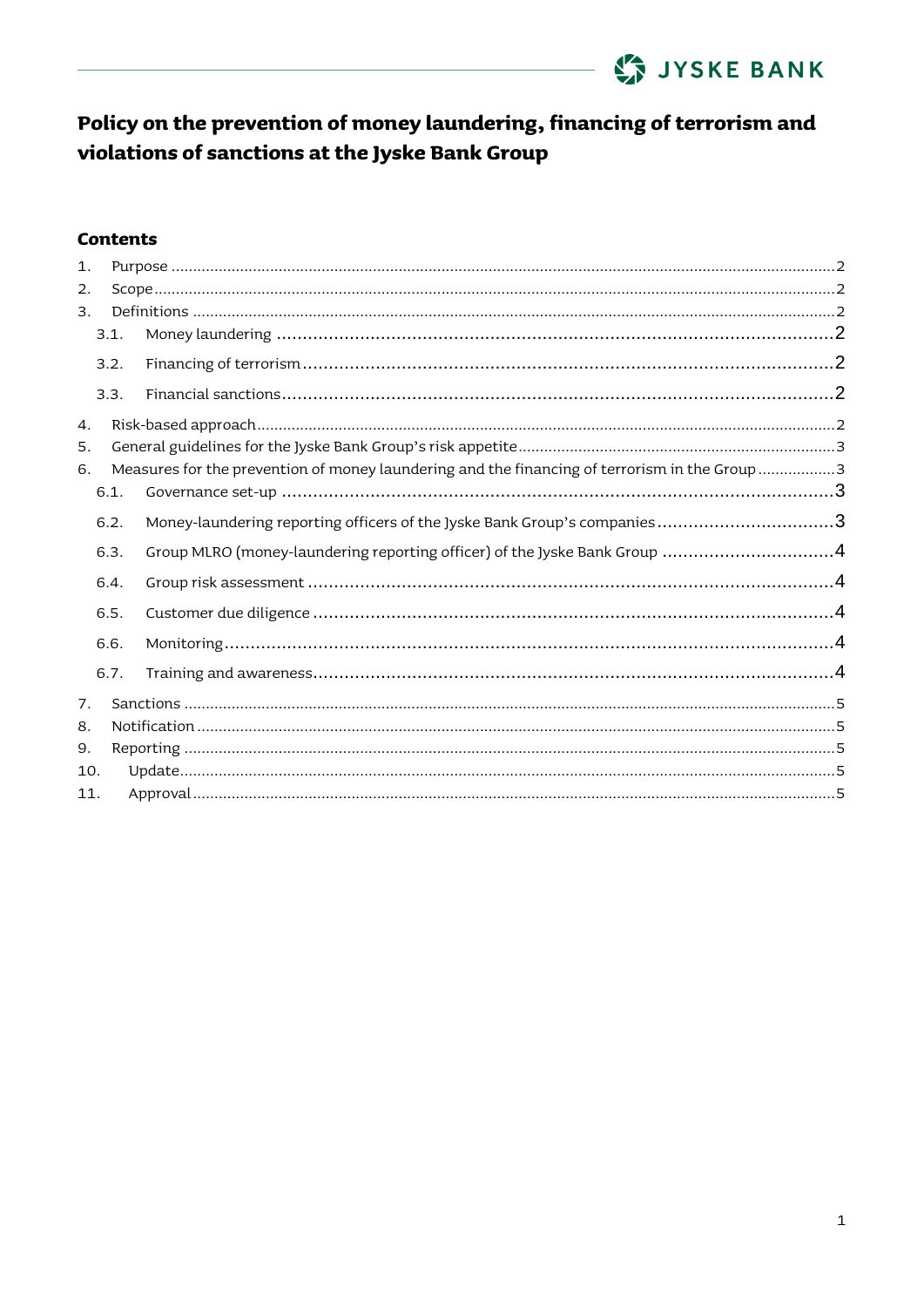

### **1. Purpose**

<span id="page-1-0"></span>The purpose of this policy on the prevention of money laundering, financing of terrorism and violations of sanctions is to lay down the basic rules, which the Jyske Bank Group (the Group) must comply with to prevent that the Group is exposed to abuse for money laundering, financing of terrorism or violation of sanctions. In no way does the Group wish to be abused for money laundering and financing of terrorism, and the Group cooperates with the authorities to prevent this from happening.

## <span id="page-1-1"></span>**2. Scope**

This policy shall apply to all employees of Jyske Bank A/S, Jyske Realkredit A/S and Jyske Finans A/S as of the time of the adoption of this policy. In the event of discrepancy between this policy and local regulations, the Executive Board of the subsidiary may adopt the policy with deviations if this is approved by the Group Executive Board and the coordinating MLRO (money-laundering reporting officer) of the Jyske Bank Group.

Jyske Invest Fund Management A/S is not subject to the requirements of the Danish Act on Measures to Prevent Money Laundering and Financing of Terrorism, and therefore this company shall not be covered by this policy.

## <span id="page-1-2"></span>**3. Definitions**

#### *3.1. Money laundering*

<span id="page-1-3"></span>Money laundering means receiving or obtaining for oneself or others part of a financial gain or funds originating from a criminal offence. Money laundering also means hiding, storing, transporting or using funds or other assets, well aware that they derive from criminal activity. The definitions shall be construed in accordance with Article 1(3) of the EU Directive 2015/849 of 20 May 2015.

### *3.2. Financing of terrorism*

<span id="page-1-4"></span>Financing of terrorism means the collection or transfer of funds with the intention of applying the funds towards granting financial support to terrorists, potential terrorists or terrorist organisations – or being well aware that they will be applied towards such purposes. The definitions shall be construed in accordance with Article 1(5) of the EU Directive 2015/849 of 20 May 2015.

### *3.3. Financial sanctions*

<span id="page-1-5"></span>The European Union (EU) and the United Nations (UN) may adopt sanctions against a country if, despite several requests to do the opposite, it continues to violate international agreements, for instance, on human rights. Sanctions will typically be weapon embargoes, entry bans to the EU, freezing of funds and movable property, ban on investments as well as bans on export/import of certain goods. Sanctions may also directly target natural or legal persons, as may be the case in connection with sanctions against terrorism.

## <span id="page-1-6"></span>**4. Risk-based approach**

The Group has a risk-based approach to the prevention of money laundering and the financing of terrorism. The risk-based approach entails identification, assessment and an understanding of the risks of being abused for money laundering and the financing of terrorism to which the Group is exposed as well as the establishment of appropriate measures to eliminate these risks efficiently. The extent and the frequency or the intensity of measures will be more extensive where the risk is assessed to be higher and similarly be reduced where the risk is assessed to be lower.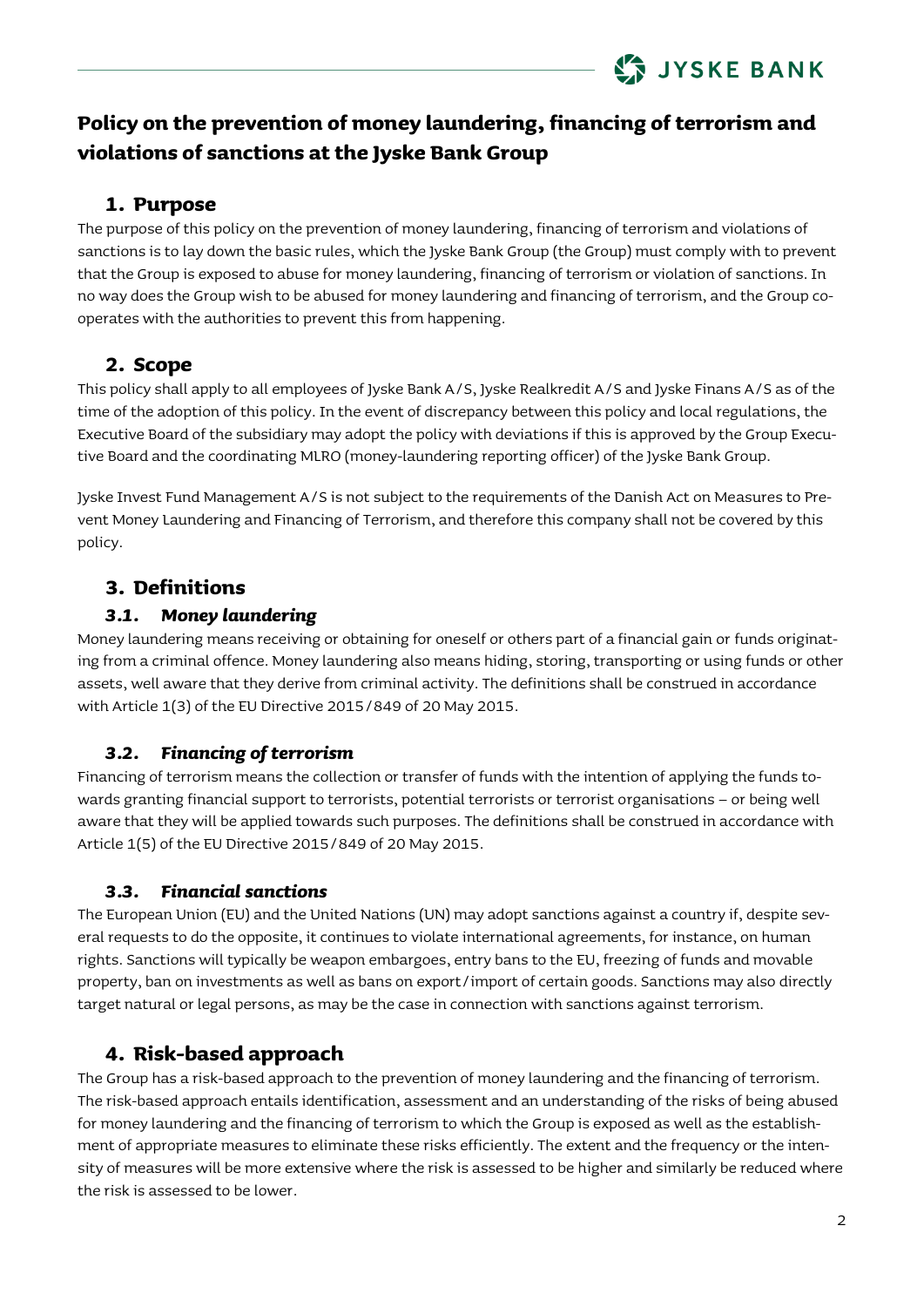## <span id="page-2-0"></span>**5. General guidelines for the Jyske Bank Group's risk appetite**

The Jyske Bank Group does not wish to enter into client relationships with certain persons/companies. At the time this policy is adopted, these are:

- 1) Direct or indirect business relations with banks with no physical presence in a country (shell banks).
- 2) Persons or companies in sectors in which the risk of money laundering or financing of terrorism is assessed to be high. Currently such companies are assessed to include dealers of virtual currencies (for instance, Bitcoins). By dealers of virtual currencies are meant persons or businesses that trade virtual currencies on behalf of others, also in the event a private individual trades on behalf of others.
- 3) Companies whose beneficial owners do not appear from a public company register, no matter whether they are beneficial owners on the basis of ownership interests, voting rights or controlling interest, or that the senior management official(s) has been appointed beneficial owners. If this is the case, a reliable explanation and documentation from the company are required.

Moreover, the Group does not wish to make accounts available to the following:

4) Gaming companies through which transactions will be executed between the gaming company and the gambler. This is not solely limited to gaming companies, but shall also apply in the event private individuals act as an intermediary between other gamblers and a gaming company.

In addition, the Group's payment infrastructure may not be used for transactions concerning the certain persons/companies which are not accepted by the Bank, cf. no. 1), 2) and 4) above.

## <span id="page-2-1"></span>**6. Measures for the prevention of money laundering and the financing of terrorism in the Group**

The Group has launched several initiatives to secure compliance with the requirements set forward in this policy. The Group will on an on-going basis reassess existing policies, business procedures, controls and IT systems and make the necessary improvements in order efficiently to adhere to a risk-based approach.

#### *6.1. Governance set-up*

<span id="page-2-2"></span>The Group has a governance set-up in respect of anti-money laundering. This set-up consists of three fora at three levels. Participants at the third and highest level, Strategic Forum (hereinafter SF) are Jyske Realkredit as a permanent participant and, in addition, Jyske Finans will participate if and when needed. The member of the Executive Board who is responsible for the area of anti-money laundering at Jyske Bank A/S will chair the SF.

The principal task of the SF is to secure that in all respects and at any time the Jyske Bank Group will adhere to the Group's anti-money laundering policy. In addition, the SF is responsible for the launch of initiatives targeting money laundering issues in compliance and audit reports, also entailing that the SF must ensure the necessary focus in the organisation. Minutes from the SF shall be submitted to the Group Supervisory Board and the Group Executive Board as well as to the forum under the SF.

#### *6.2. Money-laundering reporting officers of the Jyske Bank Group's companies*

<span id="page-2-3"></span>The Executive Board of Jyske Bank A/S has appointed a money-laundering reporting officer (MLRO). The other companies in the Group must also have an MLRO. The MLROs of the individual companies shall report to the MLRO of the Jyske Bank Group, whose role is described in detail below.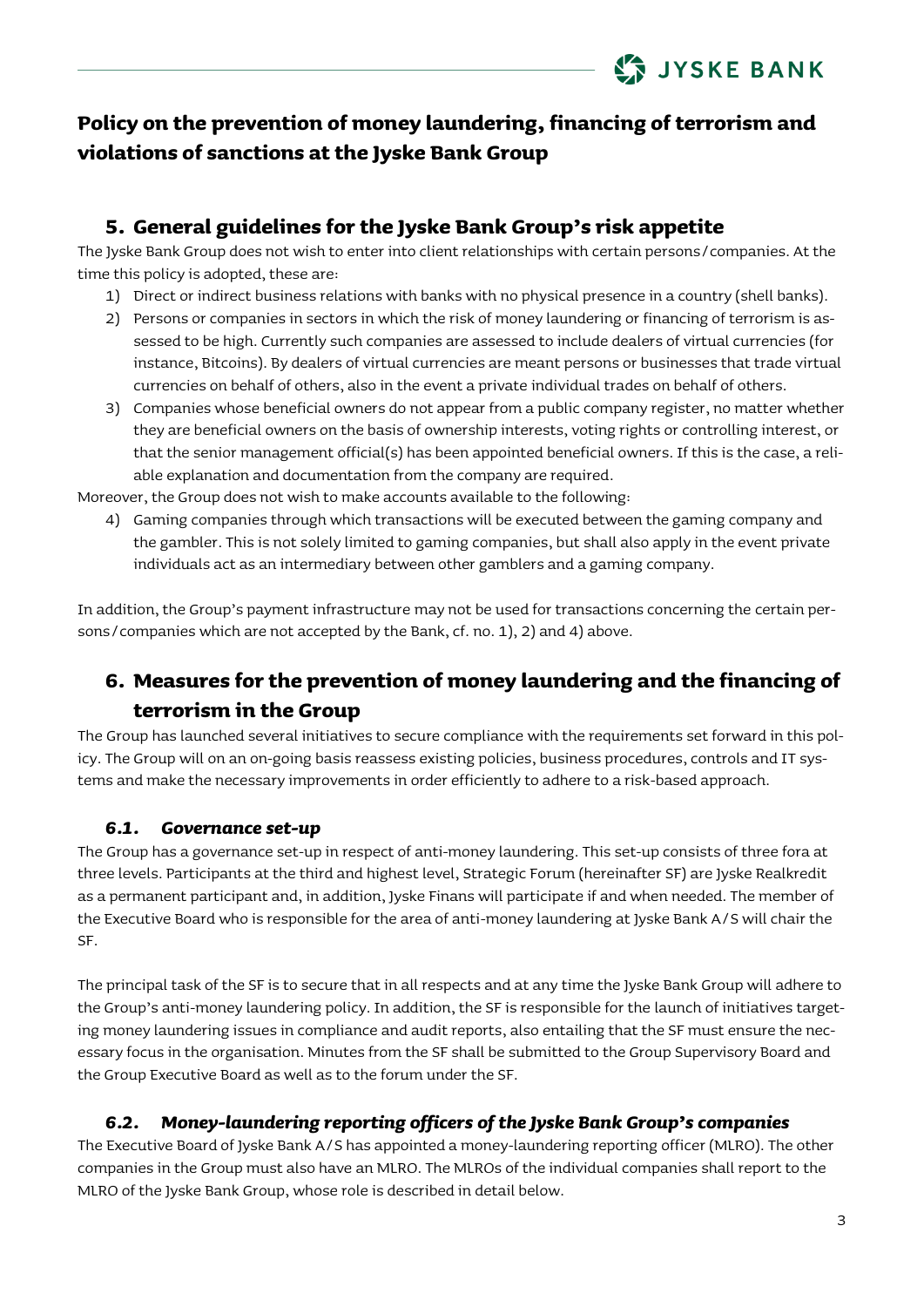

#### *6.3. Group MLRO (money-laundering reporting officer) of the Jyske Bank Group*

<span id="page-3-0"></span>The Jyske Bank Group has appointed a Group MLRO. The duties of the MLRO are:

- to ensure that the Group's companies comply with the Group's policy and procedures with due regard to the national legislation that the Group's units are subject to
- to receive and process reporting from the MLROs of the Group's companies
- to ensure that throughout the Group, the necessary measures are taken to prevent money laundering and the financing of terrorism
- to have an overview of the measures for the prevention of money laundering and the financing of terrorism at the various group companies

#### *6.4. Group risk assessment*

<span id="page-3-1"></span>The Group has activities in several markets with a wide offering of finance products for several client segments. On an on-going basis, a risk assessment must be prepared at Group level where the Group's inherent risk of being abused for money laundering and financing of terrorism will be assessed.

#### *6.5. Customer due diligence*

<span id="page-3-2"></span>The Group must have knowledge of the correct identity of the client, including the beneficial owners of a company. In addition to knowing the client's real identity, the Group has a risk-based approach when obtaining, registering and monitoring data relating to the client's purpose and the nature of the business relationship. The data collected according to the above outline will form the basis of the risk assessment of the client.

In the event of higher risk, the Group must make further arrangements to exercise customer due diligence and, in addition, on-going customer due diligence must be exercised for all client relationships. Each group company is to define the detailed framework for this.

If sufficient customer due diligence cannot be exercised, establishment of the client relationship will be rejected. If, in connection with an existing client relationship, it is not possible to exercise sufficient customer due diligence, and it is assessed that the client will pose a risk that the Group will be abused for money laundering or financing of terrorism, the client relationship must be discontinued.

To ensure that persons defined as politically exposed persons (PEP), close personal or professional associates of a PEP are identified and registered, screening must take place in all group companies.

#### *6.6. Monitoring*

<span id="page-3-3"></span>Using a risk-based approach, the Group shall on an on-going basis monitor clients and transactions.

#### *6.7. Training and awareness*

<span id="page-3-4"></span>High standards of the level of knowledge in the prevention of money laundering and financing of terrorism shall be secured through updated business procedures and continuous training tailored to the various group companies and to the competency profiles of the employees. Each company shall be responsible for the training of its employees, including the on-going supplementary training.